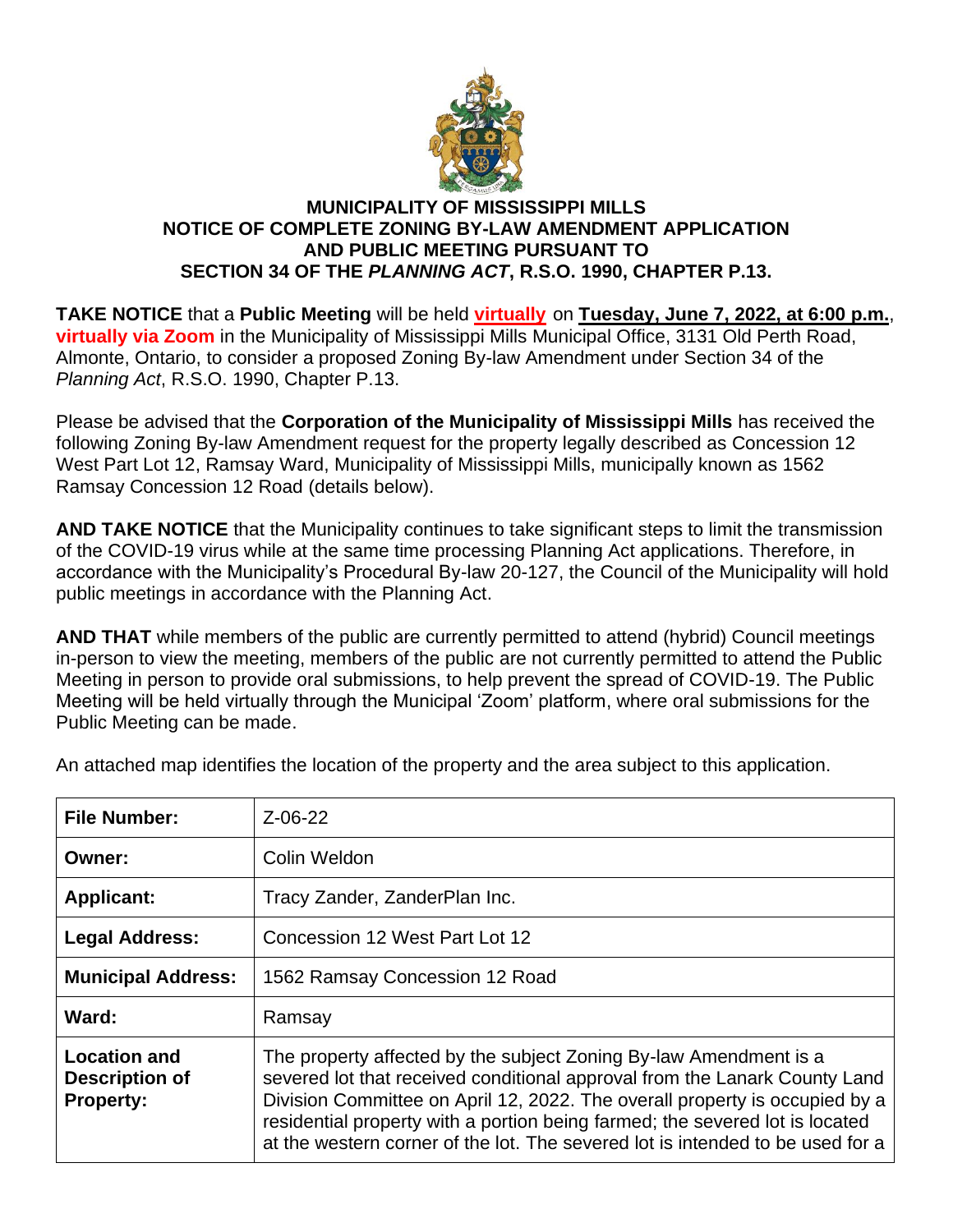|                                                                         | non-farm residential use and is located along the north side of Ramsay<br>Concession 12 Road; it has approximately 60 metres of frontage along<br>Ramsay Concession 12 Road and measures approximately one hectare in<br>size. Surrounding land uses include rural uses, agricultural uses and non-<br>farm residential lots on lands zoned Rural (RU). The subject property is<br>currently zoned Rural (RU) and is subject to a Rural-Agriculture Overlay in<br>the Community Official Plan (COP). |
|-------------------------------------------------------------------------|------------------------------------------------------------------------------------------------------------------------------------------------------------------------------------------------------------------------------------------------------------------------------------------------------------------------------------------------------------------------------------------------------------------------------------------------------------------------------------------------------|
| <b>Purpose And Intent</b><br>of The Zoning By-<br><b>Law Amendment:</b> | The purpose and effect of the Zoning By-law Amendment is to implement<br>the COP Rural-Agriculture Overlay policies by rezoning the subject<br>properties from Rural Zone (RU) to Rural Special Exception Zone (RU-XX).<br>The Zoning By-law amendment will add an additional provision requiring a<br>setback of 30 metres from lands which are being utilized as part of an<br>active agricultural operation as required by the COP Rural-Agriculture<br>Overlay policies.                         |

**IF YOU WISH TO MAKE AN ORAL SUBMISSION** before Council, please send an email to [jren@mississippimills.ca](mailto:jren@mississippimills.ca) with the subject line "**Z-06-22 Registered Speaker Request**". The Municipality will make arrangements for you to actively participate in the meeting. The maximum allotted time per delegation will be 5 minutes.

**IF YOU WISH TO VIEW THE ONLINE MEETING,** please follow this link to the Municipality's web page: [https://events.mississippimills.ca/council.](https://events.mississippimills.ca/council) When the meeting is live, this link will give you viewing privileges only, there will be no opportunity to speak via this link.

**IF YOU WISH TO BE NOTIFIED** of the decision of the Municipality of Mississippi Mills on the proposed zoning by-law amendment, you must make a written request to 3131 Old Perth Road, R.R. #2, P.O. Box 400, Almonte, Ontario, K0A 1A0 or by email to *jren@mississippimills.ca.* 

**IF A PERSON OR PUBLIC BODY** would otherwise have an ability to appeal the decision of the Municipality of Mississippi Mills to the Ontario Land Tribunal but the person or public body does not make oral submissions at the virtual public meeting or make written submissions to Municipality of Mississippi Mills before the by-law is passed, the person or public body is not entitled to appeal the decision.

**IF A PERSON OR PUBLIC BODY** does not provide written submissions or participate in the hearing, the Council may proceed in your absence, and you will not be entitled to any further notice of the proceedings. It is the practice of the Council, after hearing all evidence, to make a decision in public to approve, deny or defer a provisional consent. Persons taking part in the virtual public meeting and wishing a copy of the decision must make a written request to the undersigned.

**AFTER A DECISION** has been made by Council, persons wishing to formally register an objection must, regardless of any previous submissions, file with the Clerk a Notice of Appeal accompanied with the appeal fee to the Ontario Land Tribunal setting out the objection and the reasons in support of the objection.

**ADDITIONAL INFORMATION** relating to the proposed Zoning By-law Amendment or information for registering and submitting comments are available by contacting:

**Jeffrey Ren, Planner** Municipality of Mississippi Mills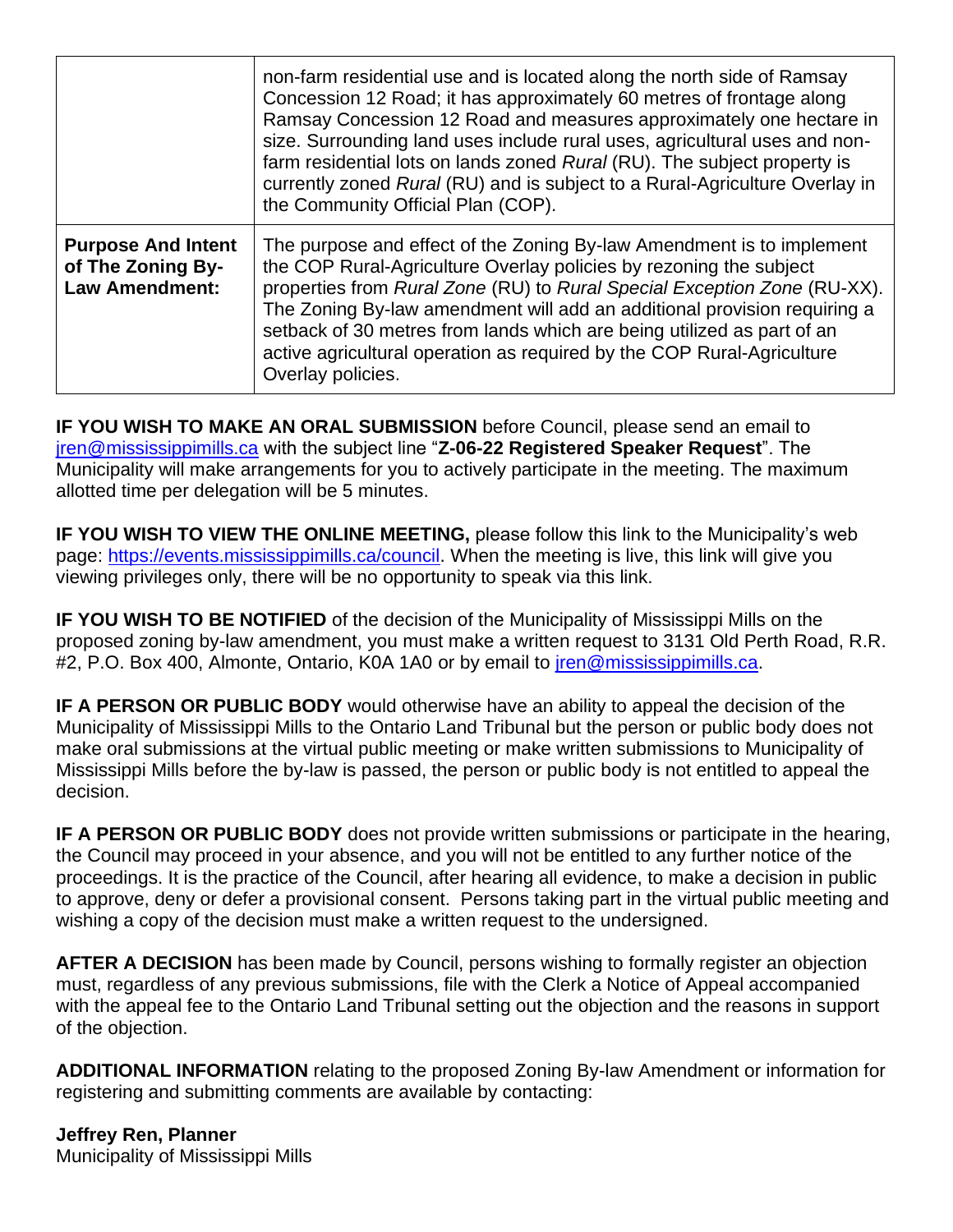3131 Old Perth Rd. P.O. Box 400 Almonte, ON K0A 1A0 613-256-2064 ext. 206 [jren@mississippimills.ca](mailto:jren@mississippimills.ca)

**DATED AT THE MUNICIPALITY OF MISSISSIPPI MILLS THIS 12TH DAY OF MAY 2022.**